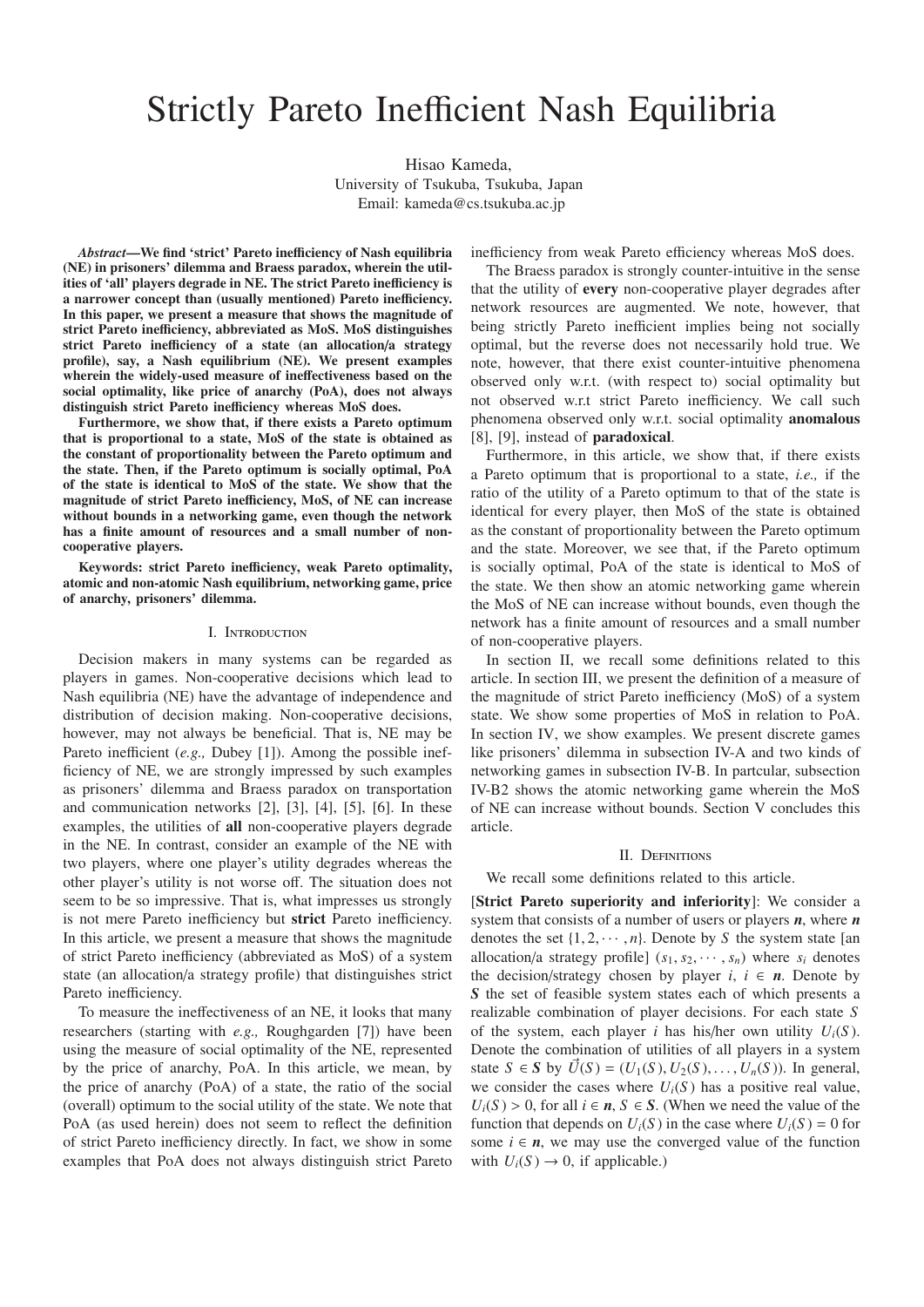Consider an arbitrary pair of two (achievable) states of the system,  $S^a$  and  $S^b$ ,  $\in$  **S**. If  $U_i(S^a) \leq U_i(S^b)$  for all  $i \in$  **n** and  $U_i(S^a) \leq U_i(S^b)$  for some  $j \in n$ , then  $S^a$  is **Pareto inferior** to  $S^b$  and  $S^b$  is **Pareto superior** to  $S^a$ . Furthermore, if  $U_i(S^a) < U_i(S^b)$  for all  $i \in n$ , then  $S^a$  is **strictly Pareto inferior** to  $S^b$  and  $S^b$  is **strictly Pareto superior** (or strongly Pareto dominant) to *S <sup>a</sup>*.

Consider the case where  $U_i(S^a) = K_{S^aS^b} U_i(S^b)$  ( $S^a, S^b \in S$ ), for all  $i \in n$  and for some constant of proportionality  $K_{S^aS^b} > 0$ . We call state  $S^a$  **proportional** to state  $S^b$ . Consider, furthermore, the case where  $U_i(S) = U(S)$  ( $S \in S$ ) for all  $i \in n$ . We call such a state *S* symmetric.

If  $S^a$  is proportional to  $S^b$ , the degree of Pareto inferiority of  $S^a$  to  $S^b$  can simply be defined to be, for example,  $K_{S^aS^b}$ . In general, however, system states may not always be proportional to each other, and the Pareto superiority/inferiority relations induce partial ordering among system states and are not subject to total ordering or single scalar measure straightforwardly.

[Strict Pareto inefficiency] If there exists some system state that is strictly Pareto superior to a system state, we call the latter state a strictly Pareto inefficient state. If there exists no system state that is strictly Pareto superior to a system state, the latter state is called a weakly Pareto optimal or efficient state<sup>1</sup>. Both atomic and non-atomic Nash equilibria can be strictly Pareto inefficient as we see in the Braess paradox and in prisoners' dilemma.

[Price of Anarchy] Denote the sum of the utilities of players in state *S* ∈ *S* (the social utility of *S*) by

$$
O(\vec{U}(S)) = \sum_{p} U_p(S).
$$
 (1)

We may have one or more than one maximum  $\bar{S}$  such that  $O(\vec{U}(\bar{S})) = \max_{S \in S} O(\vec{U}(S))$ . We call  $\bar{S}$  a social optimum. It looks that many researchers use as the measure of ineffectiveness of a state (allocation), say *S* , the ratio of the social optimum to the social utility (the sum of the player**utilities) of the state,**  $O(\vec{U}(\bar{S}))/O(\vec{U}(S))$ . It also appears that the term 'price of anarchy (PoA)' is often used in this context.

<sup>1</sup>We note that there are coined the terms **strong** and **weak** Pareto optima. Commonly used 'Pareto optima' are the same as strong Pareto optima. The state to which no state is Pareto superior is a strong Pareto optimum. No state can be Pareto superior to a strongly Pareto optimal state. The state to which no state is strictly Pareto superior is a weak Pareto optimum. Being strictly Pareto superior implies being Pareto superior, but not vice versa. Thus, strong Pareto optima are also weak Pareto optima, but not vice versa.

In contrast, we note that there exist terms strong and weak Pareto inefficiency. It looks to be defined such that strongly Pareto inefficient states are the states that are not strongly Pareto optimal, and that weakly Pareto inefficient states are not weakly Pareto optimal. Then, since strong Pareto optima are also weak Pareto optima, weakly Pareto inefficient states must also be strongly Pareto inefficient, which sounds unnatural. We therefore use the term strict Pareto inefficiency, instead of weak Pareto inefficiency, in this article. We keep to use, however, the term weak Pareto optimum/efficiency.

Although the term 'anarchy' may imply the situation of noncooperation that leads to NE, in this article, as the price of anarchy, PoA, of a state (allocation), *S*, we refer to the following:

$$
PoA(S) \triangleq O(\vec{U}(\bar{S}))/O(\vec{U}(S)) = \sum_{p} U_p(\bar{S})/\sum_{p} U_p(S).
$$
 (2)

## III. MAGNITUDE OF STRICT PARETO INEFFICIENCY

Given the definition of the degree of strict Pareto inferiority  $Q(S^a, S)$  of system state  $S^a$  to *S*, naturally, we have the magnitude of strict Pareto inefficiency of a system state *S <sup>a</sup>*  $(S^a \in S)$ , by

$$
MoS(S^{a}) \triangleq \max_{S \in S} Q(S^{a}, S) \triangleq Q(S^{a}, \ddot{S}^{a})
$$
(3)

(the larger magnitude for the greater inefficiency). It shows the maximum degree in which the strict Pareto inferiority can be improved by moving from state  $S^a$  to some other state  $\ddot{S}^a$ . As the base of MoS, we use such a measure of strict Pareto inferiority  $O(S^a, S^b)$  of system state  $S^a$  to  $S^b$  as follows:

$$
Q(S^a, S^b) = Q_{min}(S^a, S^b) \triangleq \min_{p \in \mathbf{n}} U_p(S^b) / U_p(S^a). \tag{4}
$$

If  $Q_{min}(S^a, S^b) > 1$  and  $\leq 1$ , respectively, then  $S^a$  is strictly Pareto inferior and not so to  $S^b$ . We note that  $Q_{min}(S^a, S^b) = 1$ for  $\vec{U}(S^a) = \vec{U}(S^b)$ .

*Proposition 1:* If  $MoS(S) > 1$  then *S* is strictly Pareto inefficient  $(S \in S)$ . If  $MoS(S) = 1$  then *S* is weakly Pareto optimal.

[Proof] Clearly, from the definitions (3) and (4),  $MoS(S) \ge 1$ since  $Q(S, S) = 1$ . If  $MoS(S) > 1$ , then  $Q(S, S') > 1$  for some  $S'$   $(S' \in S)$ , and thus *S* is strictly Pareto inefficient. If  $MoS(S) = 1$ , then  $Q(S, S') \le 1$  for all *S'* (*S'*  $\in$  *S*), and thus *S* is not strictly Pareto inefficient. □

We thus have the following definition in this article:

$$
MoS(S^{a}) = \max_{S \in S} \min_{p \in n} U_{p}(S) / U_{p}(S^{a})
$$
 for the utility base and  
\n
$$
\max_{S \in S} \min_{p \in n} C_{p}(S^{a}) / C_{p}(S)
$$
 for the cost base, (5)

where  $C_i(S)$  denotes the cost for player *i* in system state S.

If *S* is a Nash equilibrium, *MoS* (*S* ) is closely related to 'Selfishness Degradation Factor (SDF)' [10]. We note that the current measure MoS has clear emphasis on the strictness of Pareto inefficiency distinguished from usual Pareto inefficiency.

[Proportionate Cases] Consider a system state *S*` with players' utility  $\vec{U}(\hat{S}) = (U_1(\hat{S}), U_2(\hat{S}), \dots, U_n(\hat{S})).$ 

*Condition 1: There exists such a Pareto optimum,*  $\check{S}$ *, that is proportional to*  $\hat{S}$ ,  $\vec{U}(\hat{S})$ *.* 

*Theorem 1: Assume that condition 1 is satisfied. That is,*  $U_i(\check{S})/U_i(\check{S}) = K_{\check{S}\check{S}}, \quad i \in \mathbb{n}, \text{ for some constant } K_{\check{S}\check{S}}, \text{ with }$ *a Pareto optimum, U*- (*S*˘)*. (I) MoS* (*S*`) *is obtained such that*  $MoS(\tilde{S}) = K_{\tilde{S}}$ , *In this case, MoS*( $\tilde{S}$ ) > 1 *and* = 1*, respectively, if*  $\hat{S}$  *is strictly Pareto inefficient and Pareto optimal. (II)* Thus,  $MoS(\hat{S})$  *distinguishes the strict Pareto inefficiency* / *Pareto optimality of state S .* `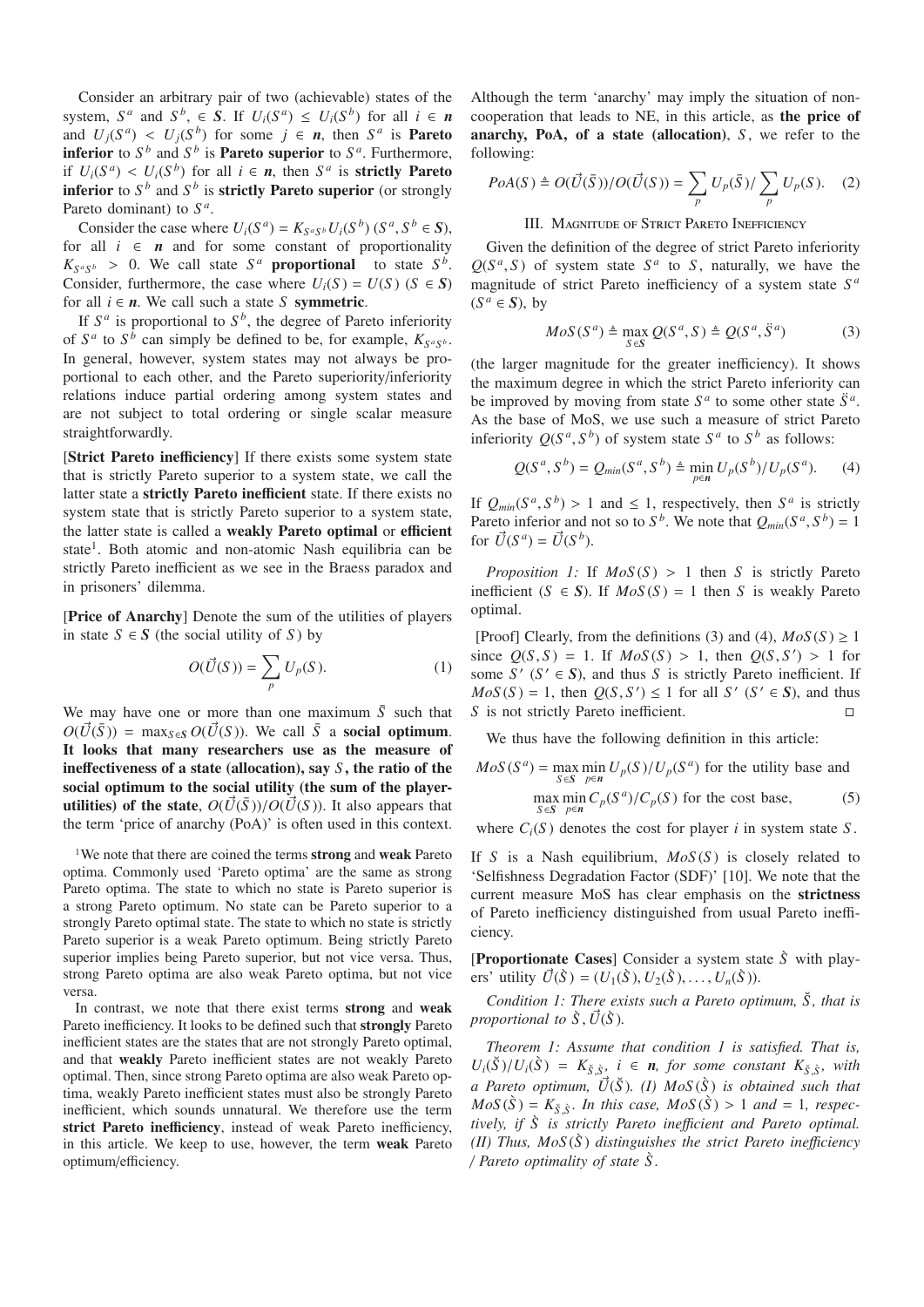[Proof] Note that we can find such a Pareto optimum  $\vec{U}(\check{S})$ that satisfies  $U_i(\check{S})/U_i(\check{S}) = K_{\check{S},\check{S}}, i \in \mathbf{n}$ . Consider another state  $S' \in S$ . Since  $\check{S}$  is a Pareto optimum, then there must exist some *i* ( $i \in n$ ) such that  $U_i(S') \leq U_i(\check{S})$  and, thus, such that  $U_i(S')/U_i(\tilde{S}) \le U_i(\tilde{S})/U_i(\tilde{S}) = K_{\tilde{S},\tilde{S}}$ . Then,  $Q_{min}(\tilde{S}, S') =$  $\min_p U_p(S')/U_p(\tilde{S}) \le K_{\tilde{S},\tilde{S}}$ . Then

 $MoS(\tilde{S})$  =  $max[{max_{S \subseteq S, S \neq \tilde{S}} Q_{min}(\tilde{S}, S)}, Q_{min}(\tilde{S}, \tilde{S})]$  =  $K_{\tilde{S}}$  *s*<sup></sup> (by noting that  $Q_{min}(\tilde{S}, \tilde{S}) = K_{\tilde{S}, \tilde{S}}$ ). Thus,  $MoS(\tilde{S})$  is given by  $K_{\xi\bar{S}}$ .

Naturally,  $MoS(\tilde{S}) = K_{\tilde{S},\tilde{S}} > 1$  means that  $\tilde{S}$  is strictly Pareto inefficient, and that  $MoS(\tilde{S}) = K_{\tilde{S},\tilde{S}} = 1$  means that  $\tilde{S}$ is Pareto optimal.

Note that, if condition 1 holds true for state  $\hat{S}$ ,  $\hat{S}$  is Pareto inefficient iff  $\hat{S}$  is strictly Pareto inefficient and  $\hat{S}$  is weakly Pareto optimal iff  $\hat{S}$  is (strongly) Pareto optimal.

If  $\hat{S}$  is an NE, we call  $\check{S}$  Nash-proportionate fair [11].

## [MoS and PoA]

*Condition 2: We can find such a social optimum*  $\overline{S}$  that is *proportional to a system state*  $\hat{S}$  *that satisfies*  $U_i(\bar{S})/U_i(\hat{S}) =$  $K_{\bar{S},\tilde{S}}$ *, i*  $\in$  *n, for certain*  $K_{\bar{S},\tilde{S}}$ *.* 

Since a social optimum is Pareto optimal, we have the following:

*Corollary 1: PoA of a state (denoted by S ), say an NE, is* ` *identical to MoS of the state under the condition 2, although other feasible states may not be proportional to the NE. In that case, PoA*( $\hat{S}$ ) = *MoS*( $\hat{S}$ ) > 1 *and* = 1*, respectively, if*  $\hat{S}$ *is strictly Pareto ine*ffi*cient and Pareto optimal. Thus, in this proportional case, PoA of the state, distinguishes the strict Pareto ine*ffi*ciency of the state.*

Note also that, among the states  $\hat{S}$  for which condition 2 holds true, there exists no state that is Pareto inefficient but not strictly Pareto inefficient and no state that is weakly Pareto optimal but not (strongly) Pareto optimal.

We then have:

*Proposition 2: For an arbitrary state S,*  $PoA(S) \geq MoS(S)$ *where the equality holds true if condition 2 is satisfied.*

[Proof] We note that *p*∈*n*  $U_p(S)$  /  $\sum_{p \in n} U_p(S^a)$  $\geq$  min<sub>p∈n</sub>  $U_p(S)/U_p(S^a)$ . Then, from (2) and (5), we have  $PoA(S) \geq MoS(S)$ . It is clear from the corollary 1 that the equalities hold true if condition 2 is satisfied. the equalities hold true if condition 2 is satisfied.

We have the following:

 $PoA(S) = 1$  iff *S* is socially optimal.  $PoA(S) > 1$  iff *S* is not socially optimal.

 $MoS(S) = 1$  iff *S* is weakly Pareto optimal (not strictly Pareto inefficient).  $MoS(S) > 1$  iff *S* is strictly Pareto inefficient.

## IV. Examples

We present case studies on one kind of discrete games and on two kinds of networking games.

# *A. Discrete Games: Distinction of strict Pareto ine*ffi*ciency from weak Pareto e*ffi*ciency by MoS and PoA*

We present below examples of games with two players and two strategies for each player. These examples show some relation between the price of anarchy (PoA) and the magnitude of strict Pareto inefficiency (MoS). Denote by  $S^{kl}$  ( $\in$  S) the state wherein players 1 and 2, respectively, choose strategies *k* and *l*, where  $k, l \in \{1, 2\}$ . In the following frameworks of the two-player games, " $(U_1, U_2)$  for  $S^{kl}$ " means that the utilities of players 1 and 2 are, respectively,  $U_1$  and  $U_2$  in state  $S^{kl}$ ,  $k, l \in \{1, 2\}$ . In all of the following examples,  $S^{11}$  is an NE,  $\tilde{S}$ . Note that  $MoS(S^{11}) =$ 

$$
\max\{\min\left\{\frac{U_1(S^{11})}{U_1(S^{11})}, \frac{U_2(S^{11})}{U_2(S^{11})}\right\}, \min\left\{\frac{U_1(S^{12})}{U_1(S^{11})}, \frac{U_2(S^{12})}{U_2(S^{11})}\right\},\newline \min\left\{\frac{U_1(S^{21})}{U_1(S^{11})}, \frac{U_2(S^{21})}{U_2(S^{11})}\right\}, \min\left\{\frac{U_1(S^{22})}{U_1(S^{11})}, \frac{U_2(S^{22})}{U_2(S^{11})}\right\}\}.
$$

$$
MoA(S^{11}) = \frac{\max\left\{U_1(S^{11}) + U_2(S^{11}), U_1(S^{12}) + U_2(S^{12}),\right\}}{U_1(S^{21}) + U_2(S^{21}), U_1(S^{22}) + U_2(S^{22})}
$$

1) The case of a Pareto optimal Nash equilibrium:

| $PoA > MoS = 1$               |                      |                      |
|-------------------------------|----------------------|----------------------|
| player $1 \setminus$ player 2 | strategy 1           | strategy 2           |
| strategy 1                    | $(4,5)$ for $S^{11}$ | $(5,1)$ for $S^{12}$ |
| strategy 2                    | $(1,8)$ for $S^{21}$ | $(3,7)$ for $S^{22}$ |

 $S^{11}$  is the Nash equilibrium  $\tilde{S}$ .  $S^{22}$  is the social optimum  $\bar{S}$ . Clearly, all states (including the Nash equilibrium  $\tilde{S} = S^{11}$ ) are Pareto efficient. As we anticipate,

$$
MoS(S^{11}) = \max\{\min\{4/4, 5/5\}, \min\{5/4, 1/5\},\
$$

 $min\{1/4, 8/5\}$ ,  $min\{3/4, 7/5\}$  =  $max\{1, 1/5, 1/4, 3/4\}$  = 1.

In contrast,

$$
PoA(S^{11}) = (3 + 7)/(4 + 5) = 10/9 > 1,
$$

although *S* <sup>11</sup> is Pareto optimal. For this Pareto optimal Nash equilibrium, PoA shows the value greater than 1 whereas MoS shows the value 1. We thus see that PoA does not always distinguish strict Pareto inefficiency from efficiency whereas MoS does.

2) The case of a Pareto optimal Nash equilibrium:

| $PoA \gg MoS=1$      |                                     |                             |
|----------------------|-------------------------------------|-----------------------------|
| player $1\$ player 2 | strategy 1                          | strategy 2                  |
| strategy 1           | $(4,5)$ for $\overline{S^{11}(NE)}$ | $(5,1)$ for $S^{12}$        |
| strategy 2           | $(1,898)$ for $S^{21}$              | $(3,897)$ for $S^{22}$ (SO) |

 $S^{11}$  is the Nash equilibrium  $\tilde{S}$ .  $S^{22}$  is the social optimum  $\bar{S}$ . Clearly, all states are Pareto optimal. As we anticipate,

$$
MoS(S^{11}) = \max\{\min\{4/4, 5/5\}, \min\{5/4, 1/5\},\
$$

 $min\{1/4, 898/5\}, min\{3/4, 897/5\}\ = max\{1, 1/5, 1/4, 3/4\} = 1.$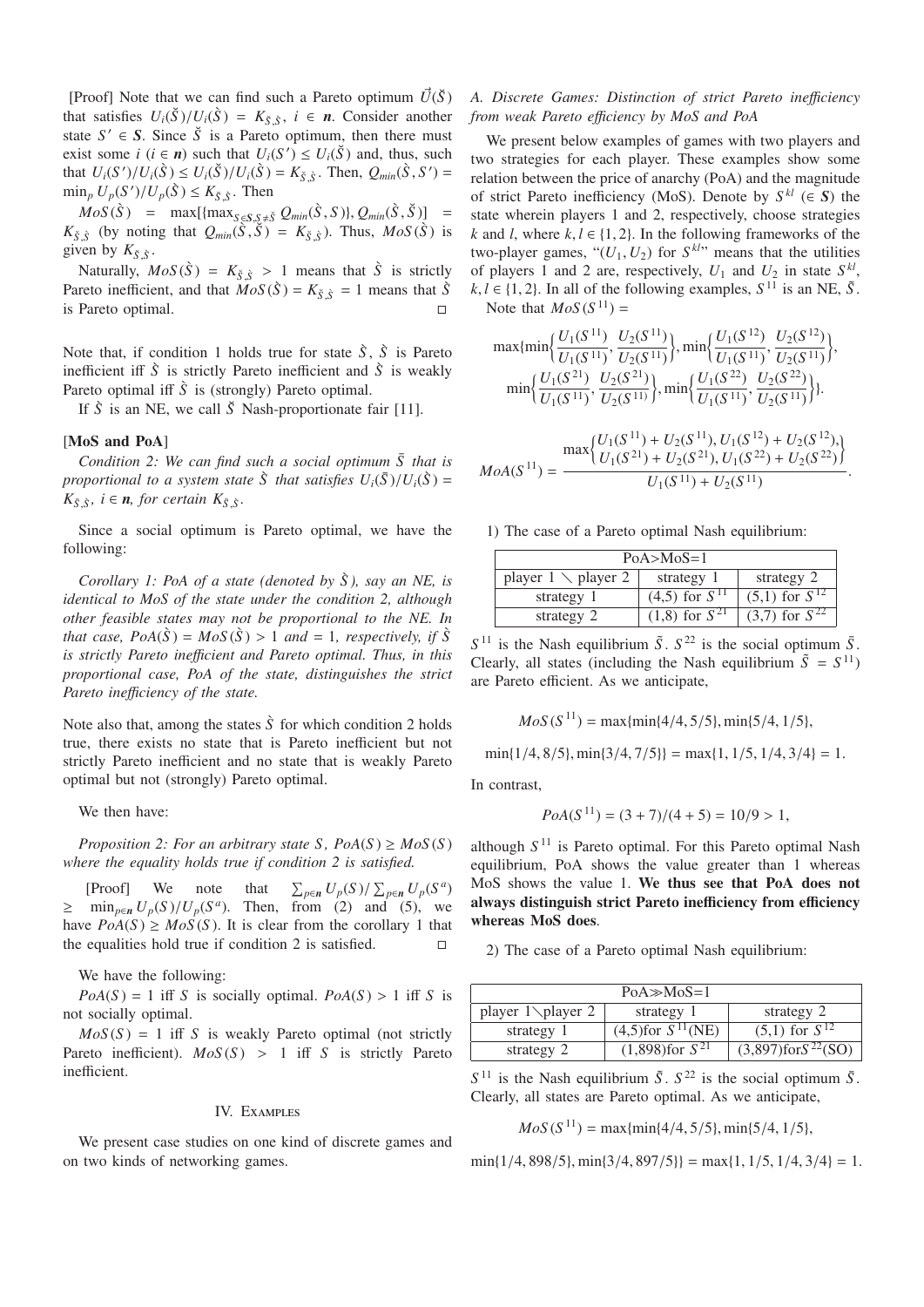In contrast,

$$
PoA(S^{11}) = (3 + 897)/(4 + 5) = 100 > 1,
$$

although  $S<sup>11</sup>$  is Pareto optimal. For this Pareto optimal Nash equilibrium, PoA shows a big value, 100, greater than 1, whereas MoS shows the value 1. We thus see that PoA does not always distinguish strict Pareto inefficiency from efficiency whereas MoS does. Note, furthermore, that PoA of Pareto-optimal NE can have great values much bigger than 1. We also see that PoA does not always distinguish Pareto inefficiency.

3) The case of a strictly Pareto inefficient Nash equilibrium (like a prisoners' dilemma):

| PoA > MoS > 1        |                                     |                           |
|----------------------|-------------------------------------|---------------------------|
| player $1\$ player 2 | strategy 1                          | strategy 2                |
| strategy 1           | $(2,3)$ for $\overline{S^{11}$ (NE) | $(9,2)$ for $S^{12}$ (SO) |
| strategy 2           | $(1,8)$ for $\overline{S}^{21}$     | $(4,6)$ for $S^{22}$      |

 $S^{11}$  is the Nash equilibrium  $\tilde{S}$ ,  $S^{12}$  is a social optimum  $\bar{S}$ , which is Pareto indifferent to NE  $\tilde{S}$ . Thus, we cannot apply corollary 1. In contrast,  $S^{22}$  is a Pareto optimum  $\check{S}$ , which is proportional to NE  $\tilde{S}$ . NE  $\tilde{S} = S^{11}$  is strictly Pareto inefficient. Since Pareto optimum  $\check{S}$  is proportional to  $\tilde{S}$ , we can apply **theorem 1,** which leads to  $MoS(S^{11}) = 4/2 = 6/3 = 2$ . In fact, by definition,

$$
MoS(S^{11}) = \max{\min{2/2, 3/3}, \min{9/2, 2/3}},
$$

 $min\{1/2, 8/3\}$ ,  $min\{4/2, 6/3\}$  =  $max\{1, 2/3, 1/2, 2\} = 2 > 1$ .

$$
PoA(S^{11}) = (9+2)/(2+3) = 11/5 = 2.2 > 1.
$$

MoS shows the value different from the value of PoA, both greater than 1 for this case of strictly Pareto inefficient Nash equilibrium.

4) The case of a strictly Pareto inefficient Nash equilibrium (like a prisoners' dilemma):

| $PoA = MoS > 1$      |                                     |                           |
|----------------------|-------------------------------------|---------------------------|
| player $1\$ player 2 | strategy 1                          | strategy 2                |
| strategy 1           | $(2,3)$ for $\overline{S^{11}(NE)}$ | $(5,2)$ for $S^{12}$      |
| strategy 2           | $(1,8)$ for $\overline{S^{21}}$     | $(4,6)$ for $S^{22}$ (SO) |

 $S<sup>11</sup>$  is the Nash equilibrium  $\tilde{S}$ .  $S<sup>22</sup>$  is the social optimum (SO)  $\overline{S}$ . Clearly, the Nash equilibrium  $\tilde{S} = S^{11}$  is strictly Pareto inefficient. Since  $\bar{S}$  is proportional to  $\tilde{S}$ , we can apply corollary 1. Thus, MoS is equal to PoA, and

$$
MoS(S^{11}) = PoA(S^{11}) = (4+6)/(2+3) = 2 > 1.
$$

In fact, from the definition of MoS,

$$
MoS(S^{11}) = \max{\min\{2/2, 3/3\}, \min\{5/2, 2/3\}, \min\{1/2, 8/3\},\}
$$

$$
\min\{4/2, 6/3\} = \max\{1, 2/3, 1/2, 2\} = 2 > 1.
$$

Two measures show the same value greater than 1 for this case of strictly Pareto inefficient Nash equilibrium.

5) The case of a strictly Pareto inefficient Nash equilibrium (like a prisoners' dilemma):

| PoA > MoS > 1        |                                     |                          |
|----------------------|-------------------------------------|--------------------------|
| player $1\$ player 2 | strategy 1                          | strategy 2               |
| strategy 1           | $(2,3)$ for $\overline{S^{11}(NE)}$ | $(5,2)$ for $S^{12}$     |
| strategy 2           | $(1,8)$ for $\overline{S^{21}}$     | $(3,7)$ for $S^{22}(SO)$ |

 $S<sup>11</sup>$  is the Nash equilibrium  $\tilde{S}$ .  $S<sup>22</sup>$  is the social optimum  $\overline{S}$ . Clearly, the Nash equilibrium  $\tilde{S} = S^{11}$  is strictly Pareto inefficient.  $\bar{S}$  is Pareto superior but not proportional to  $\tilde{S}$ . We thus cannot apply corollary 1.

 $MoS(S^{11}) = max\{min\{2/2, 3/3\}, min\{5/2, 2/3\},$ 

 $min\{1/2, 8/3\}$ ,  $min\{3/2, 7/3\}$  =  $max\{1, 2/3, 1/2, 3/2\}$  = 3/2.

$$
PoA(S^{11}) = (3 + 7)/(2 + 3) = 2 > 3/2 = MoS(S^{11}).
$$

In this asymmetric game, MoS and PoA show mutually different values both greater than 1 for this case of strictly Pareto inefficient Nash equilibrium.

6) The case of a weakly Pareto efficient (not strictly Pareto inefficient) Nash equilibrium:

| $PoA > MoS = 1$      |                          |                                     |
|----------------------|--------------------------|-------------------------------------|
| player $1\$ player 2 | strategy 1               | strategy 2                          |
| strategy 1           | $(3,5)$ for $S^{11}(NE)$ | $(5,1)$ for $S^{12}$                |
| strategy 2           | $(1,7)$ for $S^{21}$     | $(3,6)$ for $\overline{S^{22}(SO)}$ |

 $S^{11}$  is the Nash equilibrium  $\tilde{S}$ .  $S^{22}$  is the social optimum  $\overline{S}$  that is Pareto superior but not strictly Pareto superior to NE  $\tilde{S}$ . Then, we cannot apply corollary 1. Clearly, NE  $\tilde{S} = S^{11}$ is Pareto inefficient but not strictly Pareto inefficient (is weakly Pareto optimal), but all other states are Pareto optimal. Note that MoS of NE  $\tilde{S} = S^{11}$  is

 $MoS(S^{11}) = max\{\min\{3/3, 5/5\}, \min\{5/3, 1/5\},\}$ 

 $min\{1/3, 7/5\}$ ,  $min\{3/3, 6/5\}$  =  $max\{1, 1/5, 1/3, 1\}$  = 1.

$$
PoA(S^{11}) = (3+6)/(3+5) = 9/8 > 1.
$$

PoA is greater than 1 for the weakly Pareto optimal NE. We thus see that PoA does not always distinguish strict Pareto inefficiency from weak Pareto efficiency whereas MoS does.

## *B. Networking Games*

We present examples with two aspects of network management: flow control (Subsection IV-B1) and routing/loadbalancing (Subsection IV-B2). In subsection IV-B1, we show an application of theorem 1 to network flow control. In subsection IV-B2, we show an example of network routing/loadbalancing to which we can apply corollary 1 and wherein the magnitude of strict Pareto inefficiency, MoS, of the NE can increase without bounds, in the network that has only a finite amount of resources and a small number of non-cooperative players.

*1) Flow Control in Networks:*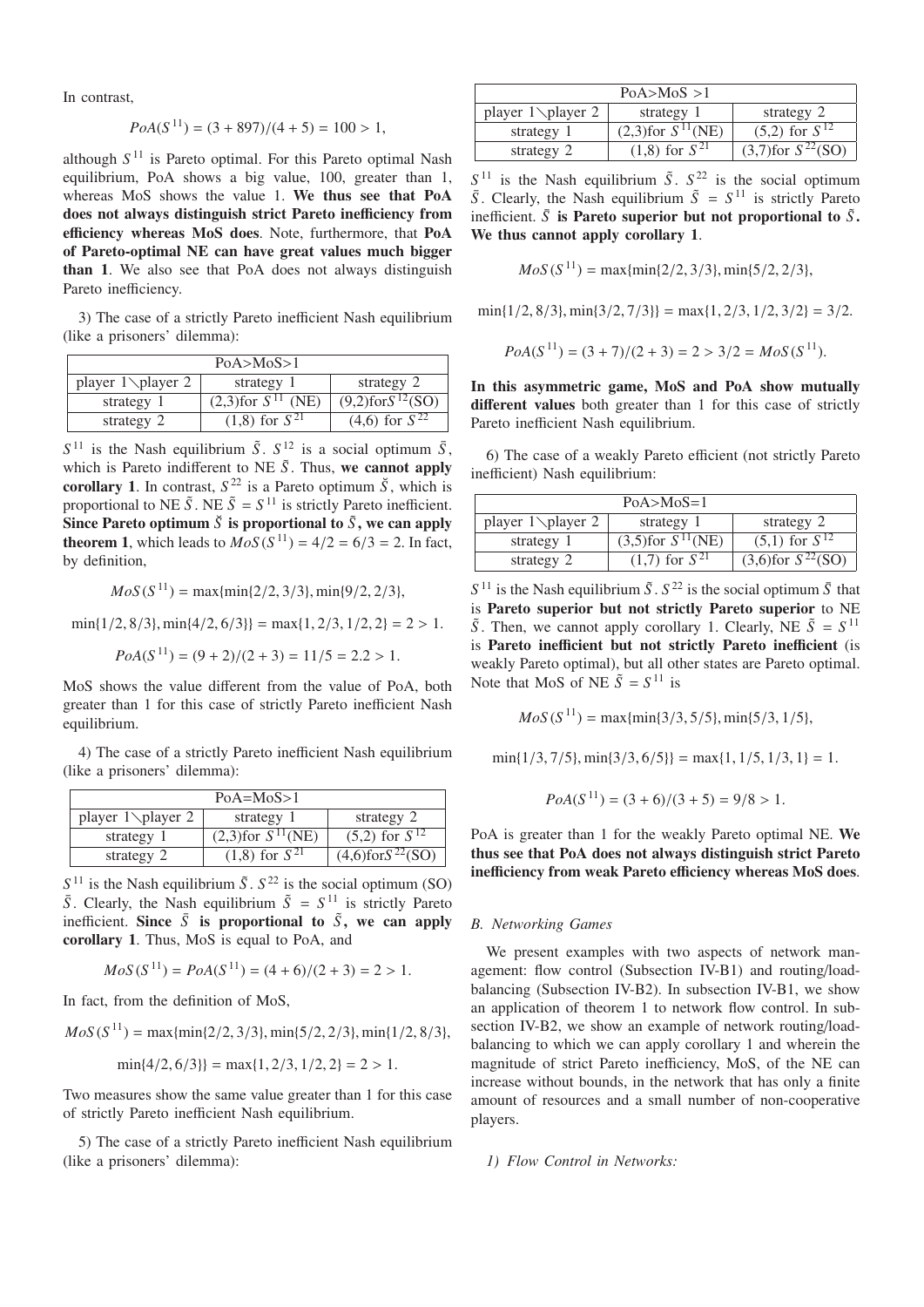*a) Assumptions on Networks:* Consider a communication network modeled by an open product-form network of *m* stateindependent queues,  $k = 1, 2, \ldots, m$  that model communication links, or, simply, links [12]. Denote the set of the links  $\{1, 2, \ldots, m\}$  by M. The vertices or nodes connected by links model the routers of the communication network. There are *n* independent users/players,  $1, 2, \ldots, n$ . User-*i* decides the feasible rate  $\lambda_i$  of packets that she/he will send through the communication network. Denote the set of the users  $\{1, 2, \ldots, n\}$  by *n*. Denote  $\lambda = (\lambda_1, \lambda_2, \ldots, \lambda_n)$ . Let  $\mathcal L$  be the product of the strategy spaces, that is,  $\mathcal{L} = \{ \lambda \mid \lambda_i \geq 0, i \in \mathbf{n} \}.$ Denote by  $C$  ( $\subset \mathcal{L}$ ) the set of feasible values of  $\lambda$ .

 $T_i$  is the average end-to-end delay of the packets in control of user *i*. μ*ik* is the state-independent service rate of user-*i* packets at link *k*. In this article, it is assumed that each router (node) has a sufficient capacity of storing packets, and, thus, losses of packets may not occur. *qik* is the resulting visit rate of user-*i* packets to link *k*. That is,  $q_{ik}$ , for all *i*, *k*, is the solution of the following system of equations:

$$
q_{ik} = p_{0k}^i + \sum_{l \in \mathcal{M}} q_{il} p_{lk}^i \text{ for all } i \in \mathbf{n}, \ k \in \mathcal{M}, \tag{6}
$$

where  $p_{lk}^i$  and  $p_{0k}^i$ , respectively, are the probabilities that a user-*i* packet goes to link *k* when it leaves link *l* and when it enters the network; they are fixed and not subject to optimal control. Define  $p_{k0}^i = 1 - \sum_l p_{kl}^i$ ,  $i \in \mathbf{n}, k \in \mathcal{M}$ . In this subsection, we are concerned only with optimal flow control and not with optimal routing in this subsection. Then, if user *i* injects the rate  $\lambda_i$  of packets into the network, user-*i* packets visit link *k* at the rate of  $q_{ik}\lambda_i$ , where  $q_{ik}$  is given by eq. (6). User *i* injects the rate,  $p_{0k}^i \lambda_i$ , of packets into link *k* from the outside of the network. User-*i* packets departing link *k* leave the network at the frequency (or, probability)  $q_{k0}^i$ . That is, the network has multiple ports of entry and of exit. Consider the case where the mean response time,  $T_i^{(k)}$ , for a user-*i* packet to pass through link *k*, is

$$
T_i^{(k)} = \mu_{ik}^{-1} T^{(k)} \text{ and } T^{(k)} = \frac{1}{1 - s_k \sum_{p \in \mathbf{n}} q_{pk} \lambda_p / \mu_{pk}}, \quad (7)
$$
  
if  $1 - s_k \sum_{p \in \mathbf{n}} q_{pk} \lambda_p / \mu_{pk} > 0$ , otherwise infinite,

where  $s_k$  is 1 for a link modeled by a single-server,  $1/h$ for a link consisting of *h* parallel channels each of which is chosen with probability 1/*h* and is modeled by a single server, and 0 for a link modeled by an infinite server, for 1 − *s<sub>k</sub>*  $\sum_{p \in \mathbf{n}} q_{pk} \lambda_p / \mu_{pk} > 0$  [12]. Denote  $\mathcal{K} = \{l | s_l \neq 0\}$ . Then, using the Little's result on the average number of user-*i* packets that stay in the network  $(=\lambda_i T_i(\lambda))$ ,

$$
T_i(\lambda) = \sum_{l \in \mathcal{K}} \frac{Q_{il}}{1 - s_l \sum_{p \in \mathbf{n}} Q_{pl} \lambda_p} + \sum_{l \in \mathcal{M} - \mathcal{K}} Q_{il},
$$
 (8)

if 
$$
1 - s_k \sum_{p \in n} Q_{pl} \lambda_p > 0
$$
 for all *l*, otherwise infinite,

where 
$$
Q_{il} = \frac{q_{il}}{\mu_{il}}
$$
.

Clearly, *T<sub>i</sub>*( $\lambda$ ) is increasing in  $\lambda$  as long as  $1 - s_l \sum_{p \in \mathbf{n}} Q_{pl} \lambda_p >$ 0, *l* ∈ *K*. We note that  $\sum_{l \in M-\mathcal{K}} Q_{il}$  is constant and independent of the strategy. In order that the statistical equilibrium of this network be attained, it must hold true that  $\lambda \in C$ , where the feasible region C is

$$
C = (\lambda \mid \lambda_i \ge 0, i \in \mathbf{n}, \text{ and } 1 - s_l \sum_{p \in \mathbf{n}} Q_{pl} \lambda_p > 0, l \in \mathcal{K}). \quad (9)
$$

*b) Flow Control with the Power Criterion:* Denote the set of the players  $\{1, 2, ..., n\}$  by *n*. Thus, the strategy profile is presented by a vector,  $\lambda = (\lambda_1, \lambda_2, ..., \lambda_n)$ . Consider a noncooperative game that has *n* players each of whom decides the value of  $\lambda_i \geq 0$ . Each of network users (user-*i*) has two important major concerns in choosing the protocol to use: one is the amount of packets user-*i* can send per unit time (throughput), denoted by  $\lambda_i$ , and the other is the expected time of each packet taken from its origin to its destination (mean response time), denoted by  $T_i$ . In the following, we denote by  $\tilde{\lambda}$  ( $\in$  C) a strategy profile that presents a Nash equilibrium (with finite utilities).

The power is defined as  $P_i = \lambda_i/T_i$  for user-*i*. In this subsection, we consider the case where the utility,  $U_i$ , of user *i* is its power,  $P_i$ , i.e.,  $U_i = P_i$  for all  $i \in \mathbf{n}$ . Denote the vector  $(P_1, P_2, \ldots, P_n)$  by *P*. From (8),  $P_i(\lambda)$  is defined for all  $\lambda \in \mathcal{C}$ . The existence of a Nash equilibrium flow control, which is Pareto inefficient, has been shown [13]. Furthermore, for this network, a stronger result, *i.e.,* the existence of a Paretooptimal flow control that is proportional to a feasible state, say NE, will be shown by Theorem 2.

Denote by G the graph  $(V, \mathcal{E})$  such that  $V = n \cup M$  and  $\mathcal{E} = \{(i, k) \mid i \in n, k \in \mathcal{M} \text{ and } q_{ik} > 0\}.$ 

*Assumption 1:* G is connected.

Note that the graph  $G$  (as will be described in Example 1 below) is undirected. and different from the graph that shows the network link connection.

*Theorem 2:* If Assumption 1 holds true, for any feasible flow-control allocation  $\lambda$ , say an NE, of this network, there exists a Pareto-optimal flow control allocation that is proportional to it. Thus, condition 1 is satisfied in the flow control networks for any feasible  $\lambda$ .

[Proof] We can prove this by following the Appendix A of Kameda *et al.* [11] with replacing specific term 'Nash equilibrium' therein by less specific term 'flow-control allocation.' In fact, the proof given in that appendix of [11].  $\Box$ 

Thus, condition 1 (*i.e.,* the assumption of theorem 1) is satisfied for any feasible  $\lambda$  in the flow control networks. We therefore obtain MoS of  $\lambda$ , on the basis of theorem 1, as follows:

 $MoS(\lambda) = \max_{\lambda \in \mathbb{C}} K(\lambda, \lambda)$ , where  $P_i(\lambda)/P_i(\lambda) = K(\lambda, \lambda), i \in$  $n(K(\lambda, \lambda))$  is a constant of proportionality).

In comparison, note that, from the definition, we obtain MoS of  $\lambda$  as follows:

 $MoS(\lambda) = \max_{\lambda \in \mathbb{C}} \{\min_{i} [P_{i}(\lambda)/P_{i}(\lambda)]\}.$ 

*Example 1* Consider a simple network consisting of three users  $n = \{1, 2, 3\}$  and two links  $K = \{1, 2\}$ ,

where  $p_{01}^1 = p_{02}^2 = 1$ ,  $p_{01}^3 = p_{02}^3 = 0.5$ ,  $p_{10}^1 = p_{20}^2 = p_{10}^3 = 1$  $p_{20}^3 = 1$ ,  $\mu_1^i = \mu_1 = 3$ ,  $\mu_2^i = \mu_2 = 6$ ,  $(i = 1, 2, 3)$  for case A, (as to the structure of the network for case A parameters see Fig. 1) and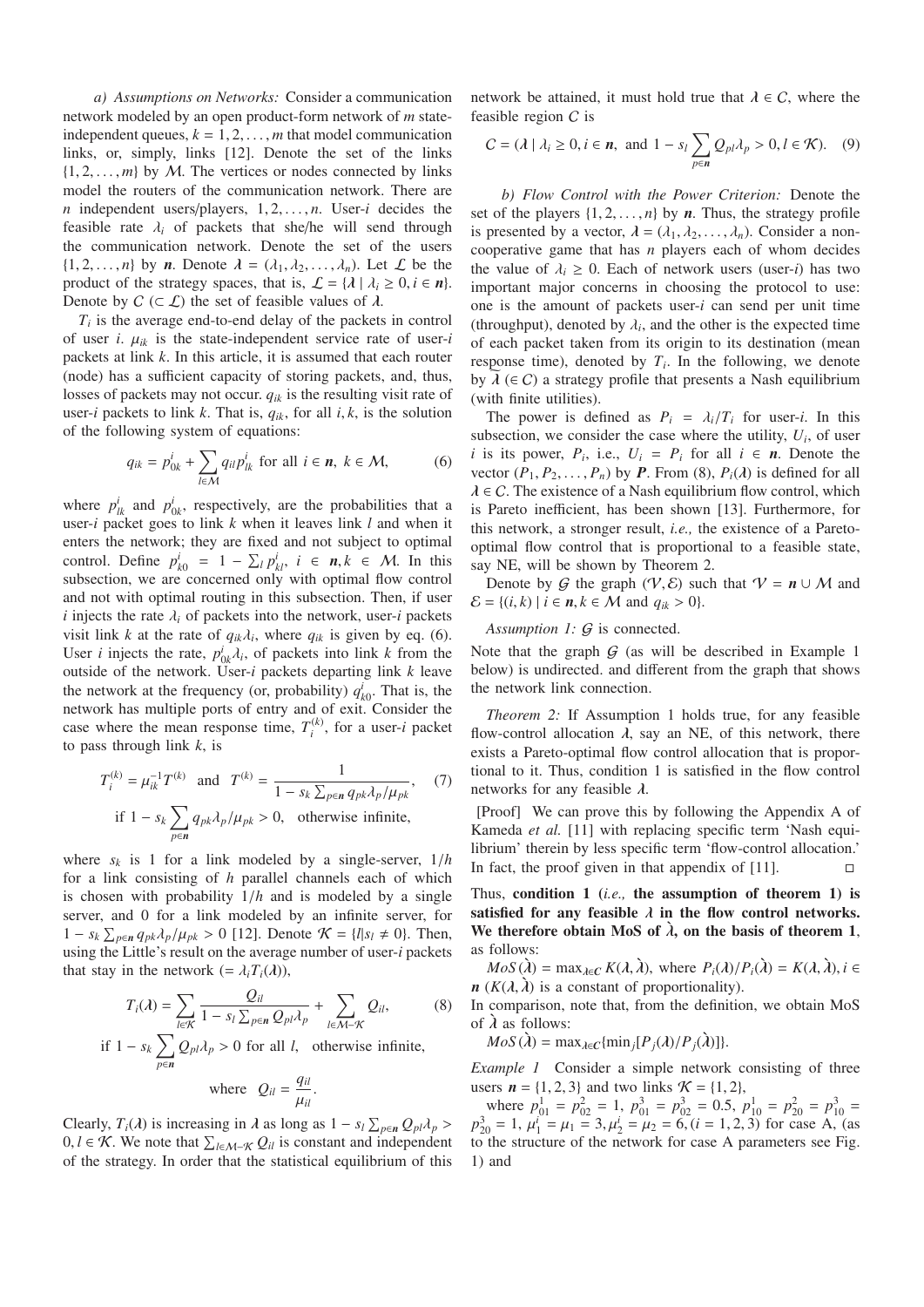where  $p_{01}^1 = p_{02}^2 = 1$ ,  $p_{01}^3 = 0.4$ ,  $p_{02}^3 = 0.6$ ,  $p_{10}^1 = p_{20}^2 =$  $p_{10}^3 = p_{20}^3 = 1$ ,  $\mu_1^i = \mu_1 = 10$   $\mu_2^i = \mu_2 = 12$ ,  $(i = 1, 2, 3)$  for case B.

Then, as to its graph G we have  $q_{11} = q_{22} = 1$ , and  $q_{31} =$  $q_{32} = 0.5$  for case A (Fig. 2) and  $q_{31} = 0.4$ ,  $q_{32} = 0.6$  for case B. Each case of the network satisfies Assumption 1.



Fig. 1. A simple network for  $i = 1, 2, 3$  (with Case A parameters).



Fig. 2. Graph  $G$  for the simple network for  $i = 1, 2, 3$  (with Case A parameters).

We can obtain numerically the following:

Case A: The Nash equilibrium flow control  $\lambda_A$ : The powers of users, 1, 2, and 3, are

 $(\tilde{\lambda}_A: P_1 = 0.8755 \ldots, P_2 = 5.93263 \ldots, P_3 = 3.05175 \ldots).$ Based on the definition,  $MoS(\lambda_A) \triangleq Q(\lambda_A, \lambda_A) = 1.1034...$  $(\lambda_A : P_1 = 0.96607 \ldots, P_2 = 6.54611 \ldots, P_3 = 3.36733 \ldots).$ Based on theorems 2 and 1),  $MoS(\lambda_A) = Q(\lambda_A, \lambda_A) =$ *1*.*1034* ... .

 $(\lambda_4 : P_1 = 0.96607 \ldots, P_2 = 6.54611 \ldots, P_3 = 3.36733 \ldots).$ In contrast,  $PoA(\lambda_A) = 1.14098 \cdots > 1$ , although, in the social optimum  $\bar{\lambda}_A$ ,

 $(\bar{X}_A: P_1 = 2.25, P_2 = 9, \text{ and } P_3 = 0)$ , which implies that this social optimum is not Pareto superior to the NE  $\lambda_A$ .

Case B: The Nash equilibrium flow control  $\tilde{\lambda}_B$ : The powers of users, 1, 2, and 3, are

 $(\tilde{\lambda}_B : P_1 = 12.625 \ldots, P_2 = 14.6669 \ldots, P_3 = 26.8685 \ldots).$ Based on the definition,  $MoS(\lambda_B) \triangleq Q(\lambda_B, \lambda_B) = 1.12173...$  $(\lambda_B : P_1 = 14.1618 \ldots, P_2 = 16.452 \ldots, \text{ and } P_3 = 30.139 \ldots).$ Based on theorems 2 and 1,  $MoS(\lambda_B) = O(\lambda_B, \lambda_B) =$ *1*.*12173* ... .

 $(\lambda_B : P_1 = 14.1618 \ldots, P_2 = 16.452 \ldots,$  and  $P_3 = 30.139 \ldots$ ). In contrast,  $PoA(\lambda_A) = 1.12628 \cdots > 1$  although, in the social optimum,  $\bar{\lambda}_B$ ,

## $({\bar \lambda}_B: P_1 = 25, P_2 = 36, \text{ and } P_3 = 0$ , which implies that this social optimum is not Pareto superior to the NE  $\lambda_B$ .

*2) Routing*/*Load Balancing in a Two-Node Network Model:* We present an example of network routing/load-balancing. Since the optima are symmetric as we show below, we can apply corollary 1, and we have the results on the magnitude of strict Pareto inefficiency, MoS, of the NE in the model. Therein the magnitude of strict Pareto inefficiency, MoS, of the NE can increase without bounds, in the network that has only a finite amount of resources and a small number of noncooperative players.

*a) The Model and Assumptions:* We consider a model that consists of two identical servers (nodes) and a communication means that connects both servers. Servers are numbered 1 and 2. Jobs (or customers) are classified into 2*n* classes  $R_{ik}$ ,  $i = 1, 2, k = 1, 2, \cdots, n$ . Jobs of class  $R_{ik}$  arrive only at server *i* with identical rate 1/*n*. Out of each class arrival, the rate  $x_{ik}$ ,  $i = 1, 2, k = 1, 2, \cdots, n$ , of jobs are forwarded upon arrival through the communication means to the other server  $j$  ( $i \neq j$ ) to be processed there. Therefore, the remaining rate  $1/n - x_{ik}$  of class  $R_{ik}$  jobs are processed at server *i*. We have  $0 \le x_{ik} \le 1/n$ . We denote the vector  $(x_{11}, x_{12}, \dots, x_{1n})$  $x_{1n}$ ,  $x_{21}$ ,  $x_{22}$ ,  $\cdots$ ,  $x_{2n}$ ) by *x*. We denote the set of *x*'s that satisfy the above constraint by *C*. Within the constraint, a set of values of  $x_{ik}$  ( $i = 1, 2, k = 1, 2, \cdots, n$ ) are chosen to achieve optimization. Thus, the load  $\beta_i$  on server *i* is given by  $\beta_i = 1 - \sum_l x_{il} + \sum_l x_{jl}$ ,  $(i \neq j)$ . Then, the expected processing (including queueing) time  $D_i(\beta_i)$  of a job that is processed at server *i* (*i.e.,* the cost function at server *i*) is

$$
D_i(\beta_i) = 1/(\mu - \beta_i) \text{ for } \beta_i < \mu \text{ (otherwise it is infinite)}.
$$

As to the communication means, we consider two communication lines 1 and 2 separately for each server. One line *i* is used for forwarding of a job that arrives at server  $i$ ,  $i = 1, 2$ . The communication time of a job arriving at server *i* and being processed at server  $j \neq i$ ) is simply *t*, *i.e.*, independent of the traffic and the job class and with no queueing delay.



Fig. 3. The system model.

The expected sojourn time of a class  $R_{ik}$  job that arrives at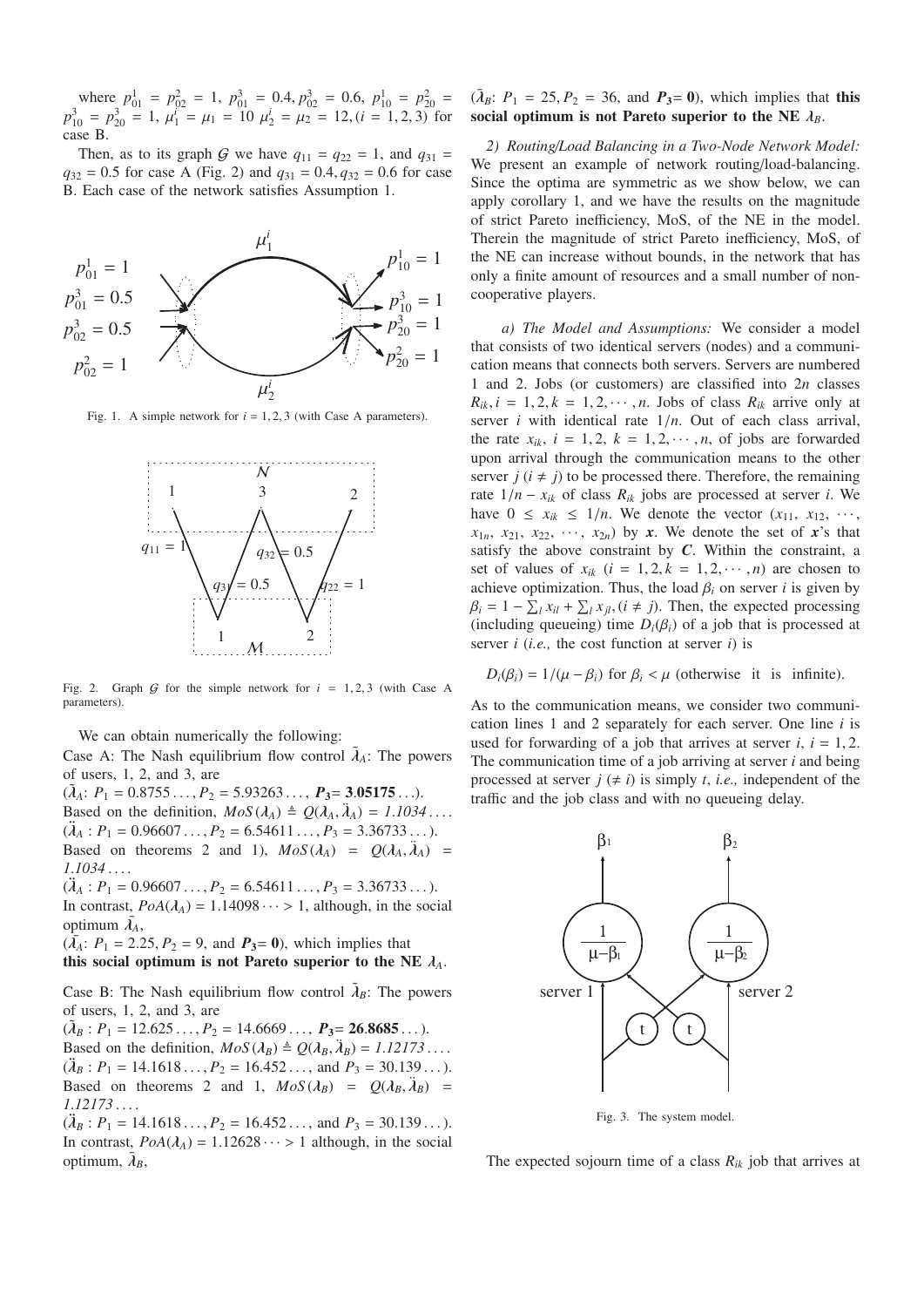server *i* is

$$
T_{ik}(\mathbf{x}) = n[(\frac{1}{n} - x_{ik})T_{iik}(\mathbf{x}) + x_{ik}T_{ijk}(\mathbf{x})],
$$
 (10)

where  $T_{iik}(x) = D_i(\beta_i)$  and  $T_{ijk}(x) = D_j(\beta_j) + t$ , for  $j \neq i$ . (The above expression holds true, again, only for positive values of denominators, and are otherwise infinite.) Then, the overall expected sojourn time of a job that arrives at the system is

$$
T(x) = \frac{1}{2n} \sum_{i,k} T_{ik}(x).
$$
 (11)

*b) The Optima:* We have three optima as follows: , the social optimum, the non-atomic Nash equilibrium, and the atomic Nash equilibrium, as in the following.

(1) [Social optimum — Completely centralized optimization]: There exists only one decision maker over all of 2*n* classes. The social optimum is given by such  $\bar{x}$  that satisfies the following:  $T(\bar{x}) = \min_{x \in C} T(x)$ .

The solution  $\bar{x}$  is unique and simply given as follows:  $\bar{x}$  = **0**, *i.e.*,  $x_{1k} = x_{2k} = 0$  for all *k* 

and

$$
T(\bar{x}) = T_{ik}(\bar{x}) = 1/(\mu - 1), \quad i = 1, 2, \quad k = 1, 2, \cdots, n. \tag{12}
$$

(2) [Non-atomic Nash equilibrium — Completely distributed optimization]: Each class has infinitely many infinitesimal decision makers (players). Thus, infinitely many non-cooperative decision makers exist in total. The non-atomic Nash equilibrium (or Wardrop equilibrium) is given by such  $\hat{x}$  that satisfies the following for all *i*, *k*,

$$
T_{ik}(\hat{\boldsymbol{x}}) = \min\{T_{iik}(\hat{\boldsymbol{x}}), T_{ijk}(\hat{\boldsymbol{x}})\} \ (i \neq j) \quad \text{s.t.} \quad \hat{\boldsymbol{x}} \in \mathbb{C}. \tag{13}
$$

The solution  $\hat{x}$  is unique and given as follows:  $\hat{x}$  = **0**, *i.e.*,  $\hat{x}_{1k} = \hat{x}_{2k} = 0$ , for all *k*. Aagain,

$$
T(\hat{\mathbf{x}}) = T_{ik}(\hat{\mathbf{x}}) = 1/(\mu - 1) \quad i = 1, 2, \quad k = 1, 2, \cdots, n.
$$

(3) [Atomic Nash equilibrium — Intermediately distributed optimization]: Each class has one decision maker (an atomic player). Thus, 2*n* non-cooperative decision makers exist in total. The atomic Nash equilibrium is given by such  $\tilde{x}$  that, for all *i*, *k*,

$$
T_{ik}(\tilde{x}) = \min_{x_{ik}} T_{ik}(\tilde{x}_{-(ik)}; x_{ik}), \text{ s.t. that } (\tilde{x}_{-(ik)}; x_{ik}) \in \mathbb{C}.
$$

where  $(\tilde{\mathbf{x}}_{-(ik)}; x_{ik})$  denotes the 2*n* vector wherein the element corresponding to  $\tilde{x}_{ik}$  has been replaced by  $x_{ik}$ .

(A) The case where  $t > 1/[n(\mu - 1)^2]$ : The solution  $\tilde{x}$  is unique is given as follows:  $\tilde{x} = 0$ . Again,

$$
T(\tilde{x}) = T_{ik}(\tilde{x}) = 1/(\mu - 1), \quad i = 1, 2, \quad k = 1, 2, \cdots, n.
$$

(B) The case where  $t \leq 1/[n(\mu - 1)^2]$ : The solution  $\tilde{x}$  is unique is given as follows:

$$
\tilde{x}_{1k} = \tilde{x}_{2k} = \frac{1}{2} \left[ \frac{1}{n} - t(\mu - 1)^2 \right], \text{ for all } k. \tag{14}
$$

In that case, we have

$$
T(\tilde{x}) = T_{1k}(\tilde{x}) = T_{2k}(\tilde{x})
$$
  
=  $\frac{1}{\mu - 1} + \frac{t}{2} [1 - nt(\mu - 1)^2]$ , for all k. (15)

The solutions for the models that are more general, in the number of nodes and in the forms of cost functions, than the above have been obtained [6].

Consider the case (B) in the atomic Nash equilibrium. In this case (B), each player mutually forwards a part of his/her jobs through the communication means to the other server for remote processing, and thereby his/her mean sojourn time degrades. In this case, the atomic Nash equilibrium is strictly Pareto inefficient. In contrast, the solutions of the social optimum, the non-atomic Nash equilibrium, and the atomic Nash equilibrium in case (A) are identical and Pareto optimal (also weakly Pareto optimal). As *n* increases in the atomic Nash equilibrium with case (B) (see eq. (15)),  $T(\tilde{x})$  decreases as far as  $t \leq 1/[n(\mu - 1)^2]$  holds true. Then, as *n* increases further,  $t > 1/[n(\mu - 1)^2]$  (case (A)) holds true and  $T(\tilde{x})$ becomes the same as those of the social optimum and the non-atomic Nash equilibrium.

Since the solutions of the social optimum and of all the Nash equilibria are symmetric (thus mutually proportionate), we can use the corollary 1. Then, from (12) and (15), in the case (B)

$$
MoS = \frac{T(\tilde{x})}{T(\tilde{x})}
$$
  
= 1 +  $\frac{t}{2}$ [1 - nt( $\mu$  - 1)<sup>2</sup>]( $\mu$  - 1) for  $t \le 1/[n(\mu - 1)^2]$  and  
= 1 for  $t > 1/[n(\mu - 1)^2]$ .

Thus, the magnitude of strict Pareto inefficiency MoS of the atomic Nash equilibrium decreases as the number of players 2*n* increases and finally it reaches that of the nonatomic Nash equilibrium that is Pareto optimal, 1. On the other hand, we cannot let the atomic Nash equilibrium be down to the social optimum as we cannot reduce the number of atomic players 2*n* down to 1.

[The worst-case performance]: Furthermore, in the case (B), we can easily see that  $T_{ik}(\tilde{x})$  (=  $T(\tilde{x})$ ), for every *i*, *k*, has its maximum  $\tilde{T}(\mu, n)$  w.r.t. *t* (*i.e.*, the worst-case performance) for given  $\mu$ , *n*.

$$
\tilde{T}(\mu, n) = \frac{1}{\mu - 1} [1 + \frac{1}{8n(\mu - 1)}], \text{ when } t = \frac{1}{2n(\mu - 1)^2}. \tag{16}
$$

The magnitude of strict Pareto inefficiency MoS of the atomic Nash equilibrium for given  $\mu$ , *n* is to be

$$
MoS = \Delta(\mu, n) = \frac{\tilde{T}(\mu, n)}{T_0(\mu)},
$$
\n(17)

where  $T_0(\mu) = 1/(\mu - 1)$  is the mean sojourn time of the social optimum for given  $\mu$ . Then, we have

$$
MoS = \Delta(\mu, n) = 1 + \frac{1}{8n(\mu - 1)}.
$$
 (18)

As  $\mu \rightarrow 1$  with *n* fixed,  $\Delta(\mu, n)$  increases without bounds.

*Theorem 3: There exist networking games wherein, with a finite amount of network resources and with a fixed number of non-cooperative players, the magnitudes of strict Pareto ine*ffi*ciency, MoS, of atomic Nash equilibria can increase without bounds.*